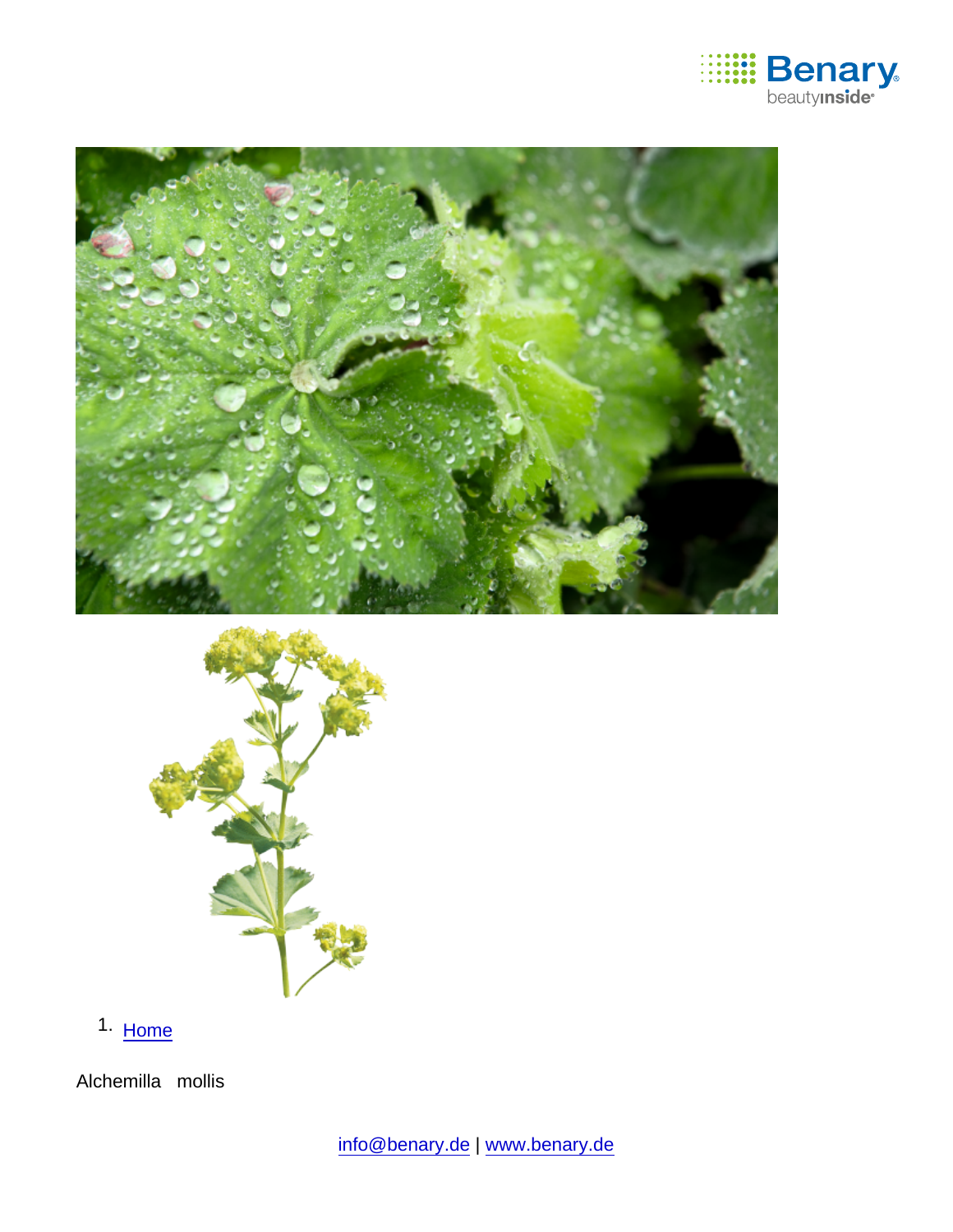

# Thriller®

- Greenish yellow flowers above bright green leaves
- Interesting garden texture and a great vase filler
- ApeX Seed for faster germination and higher germination rates over 20 % more young plants

**[Bookmark](https://www.benary.com/flag/flag/product/5561?destination&token=rCmfCMCTvH4z0bCVkxf5kJiLlus74ZJFJ6hOPVfXVgI)** 

[Recommend](mailto:?subject=Benary Alchemilla mollis &body=https://www.benary.com/print/pdf/node/5561)

Print

Crop Time

Spring: 10 - 11 months

Height

20 ? / 50 cm

Exposure

Sun - Partial shade

Seed Form

ApeX

Heat Zone

7 - 1

Hardiness Zone

 $3 - 7$ 

Best Uses Bedding, Cutflower, Landscape

## Culture guide

Usage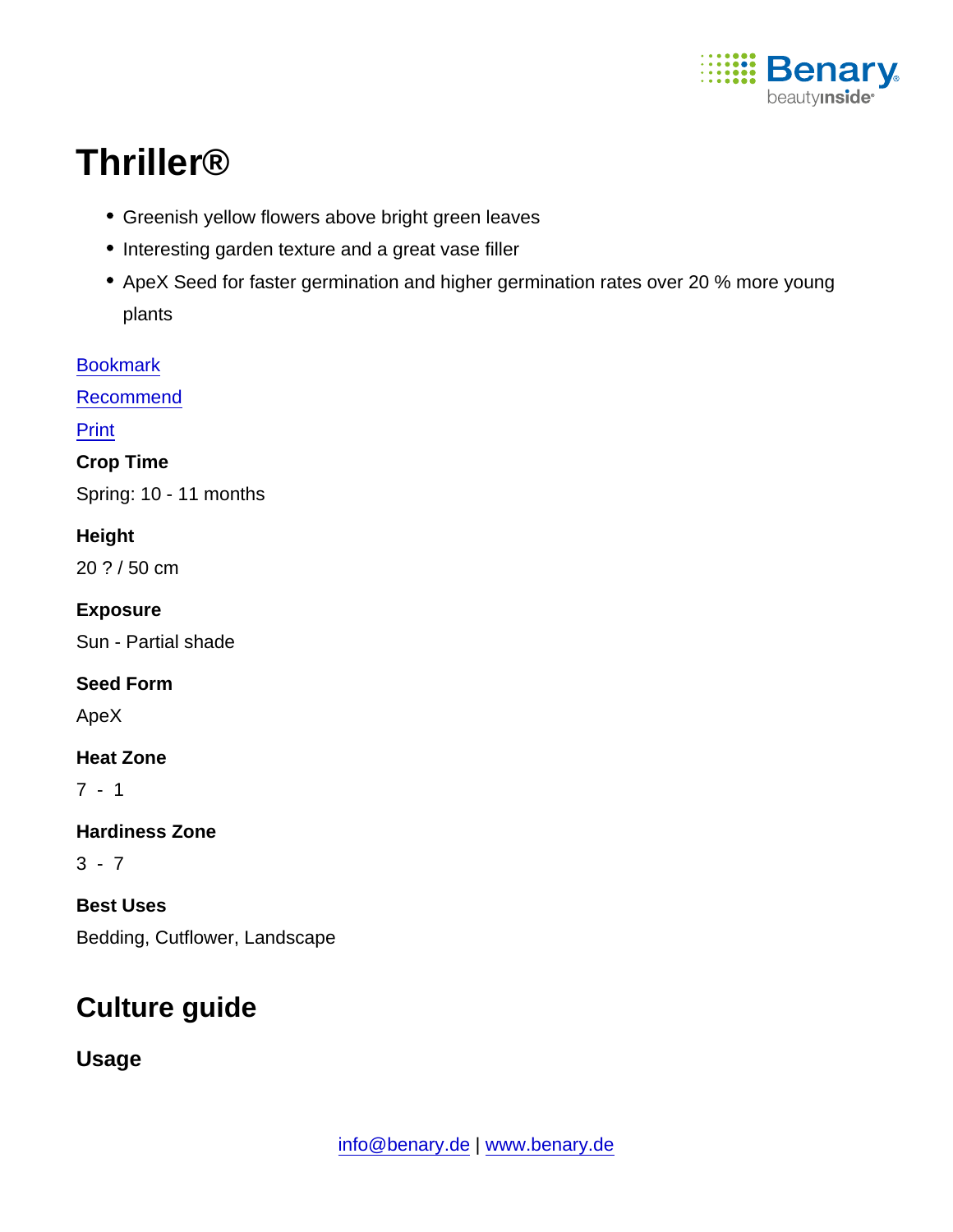

Vigorous bed and border perennial for open positions, medicinal herb, shrub plants, cut flower production

#### Sow time

November-March for green pots April-July for flowering pots

#### Sowing method

2-3 seeds per plug

#### **Germination**

7-12 days at 68-72 °F (20-22 °C), in media with low soluble salt levels and a pH range of 5.8- 6.5. Cover seed lightly. Finish plugs at 65-72 °F (19-22 °C) for 4-6 weeks. Can also be treated as cold germinator.

#### Growing on

Grow on and force plants at 55-65 °F (12-18 °C).

### Media

Use a well-drained, growing perennial substrate with 0-15 % clay, 0-15 % organic parts (e.g. wood fibres, bark, compost), 1-1,5 kg/m<sup>3</sup> complete balanced fertilizer, 2-3 kg/m<sup>3</sup> slow release fertilizer (3-9 months), iron-chelate, micronutrients, pH: 5.8-6.5. Field: humus, loamy soils. Alchemilla have low demands to the soil. Standard fertilization: 50-80 g/m2 slow release fertilizer.

### **Temperature**

Grow at 12-15 °C. In winter indoors frost free at 3-5 °C or outdoors. In spring the plants start to grow at 12-18 °C.

### **Fertilization**